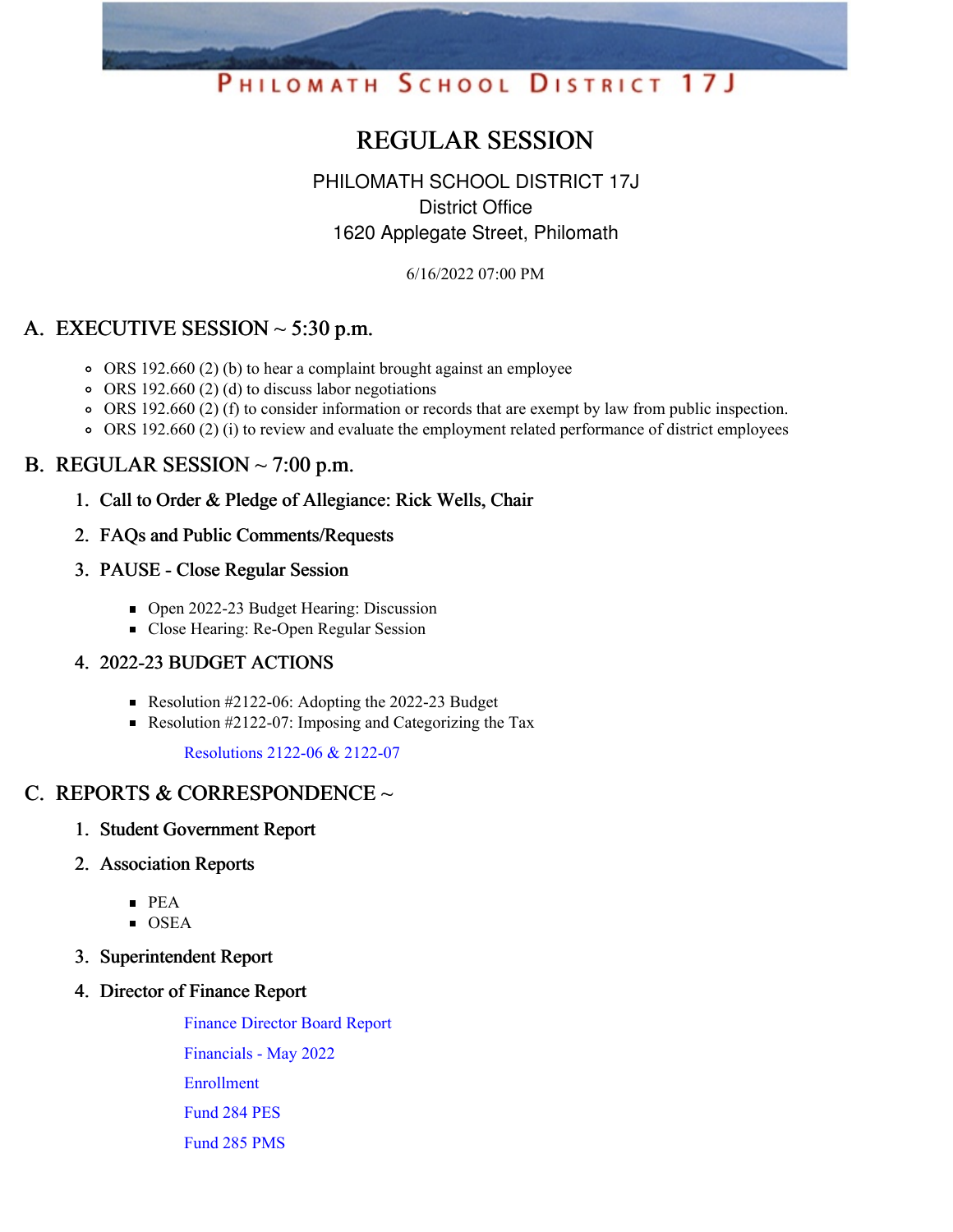[Fund](https://app.eduportal.com/documents/view/835850) 286 PHS

# D. STRATEGY AND DISCUSSION  $\sim$

#### 1. Summer School Update

Summer School [Schedule](https://app.eduportal.com/documents/view/836027) [Enrichment](https://app.eduportal.com/documents/view/836024) Camps Summer School [Calendar](https://app.eduportal.com/documents/view/836023)

2. Kings Valley Charter School Agreement - Action Required

KVCS Charter [Agreement](https://app.eduportal.com/documents/view/836220) Final - Action Required

- 3. Technology Fees
- 4. Board Self Evaluation

[Board](https://app.eduportal.com/documents/view/836028) Goals

- 5. Superintendent Evaluation
- 6. Philomath Academy Update
- 7. OSEA Negotiations
- 8. Ready Schools, Safe Learners Update
- 9. July Board meeting Scheduling

## E. ACTION ITEMS  $\sim$

1. Consent Agenda

[Consent](https://app.eduportal.com/documents/view/836221) Agenda - 6/16/22 [Check](https://app.eduportal.com/documents/view/835851) listing [Minutes](https://app.eduportal.com/documents/view/836158) - Regular Session 5/19/22 [Minutes](https://app.eduportal.com/documents/view/835855) - Board Retreat 5/25/22

#### 2. Policies (Second Reading)

[Policy](https://app.eduportal.com/documents/view/836039) GBL Policy [GCBDA/GDBDA](https://app.eduportal.com/documents/view/836159) AR Policy [IGBAF-AR](https://app.eduportal.com/documents/view/836037) Policy [IGBAG-AR](https://app.eduportal.com/documents/view/836038) [Policy](https://app.eduportal.com/documents/view/836036) IGBB [Policy](https://app.eduportal.com/documents/view/836029) IKF [Policy](https://app.eduportal.com/documents/view/836252) ING [Policy](https://app.eduportal.com/documents/view/836253) ING - AR

## F. MEETING CLOSURE ~

- 1. Board Reports & Thanks
- 2. Next Meeting Agenda Items
- 3. Board Requests & Adjournment